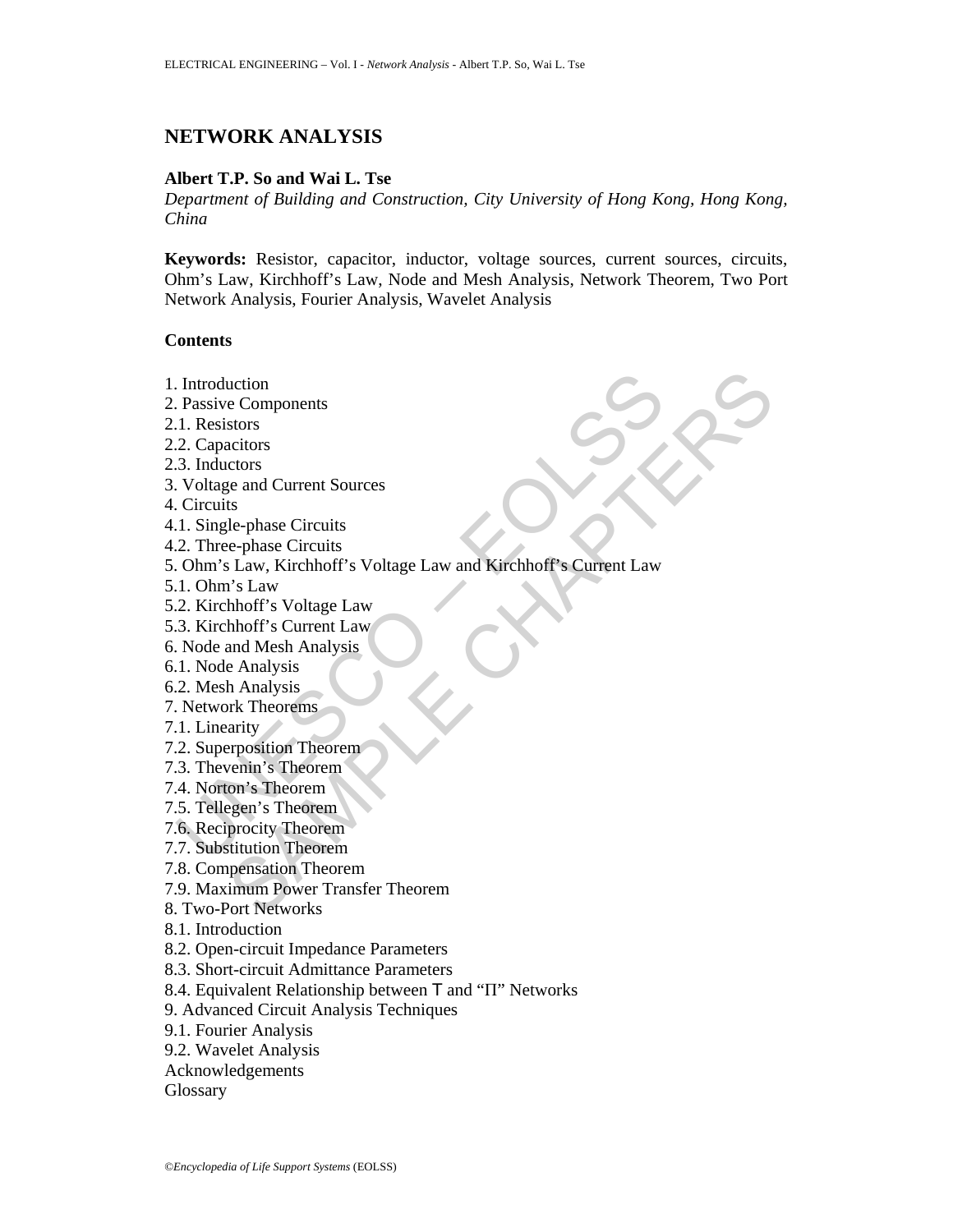Bibliography Biographical Sketches

### **Summary**

Electricity is very important nowadays and power system is essential for electricity to exist in our daily life. A good and careful analysis of power networks is necessary to maintain the efficiency and safety. This chapter mainly describes the basic components of a power system including passive components like resistors and capacitors. Subsequently, basic laws of current and voltage will be briefly described. Then, a more advanced theorem about networks will be discussed. Finally, there will be discussions about two port network analysis, Fourier analysis and Wavelet analysis.

## **1. Introduction**

Efficiently operating and generating electrical power has always been the main goal for power engineers to achieve. Carefully planned and effectively operated networks through analyses are essential to reach the goal. Power systems have been operating for a very long time in modern society and the methods of network analysis also has evolved over a very long time.

This chapter is aimed mainly at introducing the basic power system components such as resistors, capacitors and inductors. These three components which are characterized by their properties respectively as resistance, capacitance, and inductance, contribute the most important part of a power system, impedance which is a combination of resistance, capacitive and/or inductive reactance.

**Introduction**<br> **Introduction**<br>
fficiently operating and generating electrical power has always been<br>
ower engineers to achieve. Carefully planned and effectively op<br>
orough analyses are essential to reach the goal. Power **Interior**<br>Il properating and generating electrical power has always been the main goal frequencies to achieve. Carefully planned and effectively operated network<br>analyses are essential to reach the goal. Power systems hav Impedance is the ratio of voltage drop to current flow in an electrical circuit. To implement or calculate the impedance is crucial for network analysis. The basic analysis of a power network is applying Ohm's Law and Kirchhoff's Voltage Law (is also known as law of compatibility) and Kirchhoff's Current Law (also known as the law of continuity). Ohm's law describes the constitutive relation between the voltage and current in a circuit element. On the other hand, Kirchhoff's laws are dealing with interconnectivity constraints in a network configuration.

The most basic network is a linear network in which the parameters of resistance, inductance, and capacitance are constant with respect to voltage or current or the rate of change of voltage or current and in which the voltage or current of a source is either independent of or proportional to other voltages or currents, or their derivatives. Unknown parameters in the network are therefore easy to be estimated and calculations are straight forward. Theorems such as Superposition Theorem, Thevenin's Theorem or Norton's Theorem can be applied here.

In a more complex non-linear network, impedances depend on the values of voltage and current we can simulate them as variable inductances or capacitances. Then, with a simple single-frequency voltage source, current components of different frequencies, called harmonics, will be produced. To analyze such a network, more advanced methods will be required such as Fourier analysis and wavelets.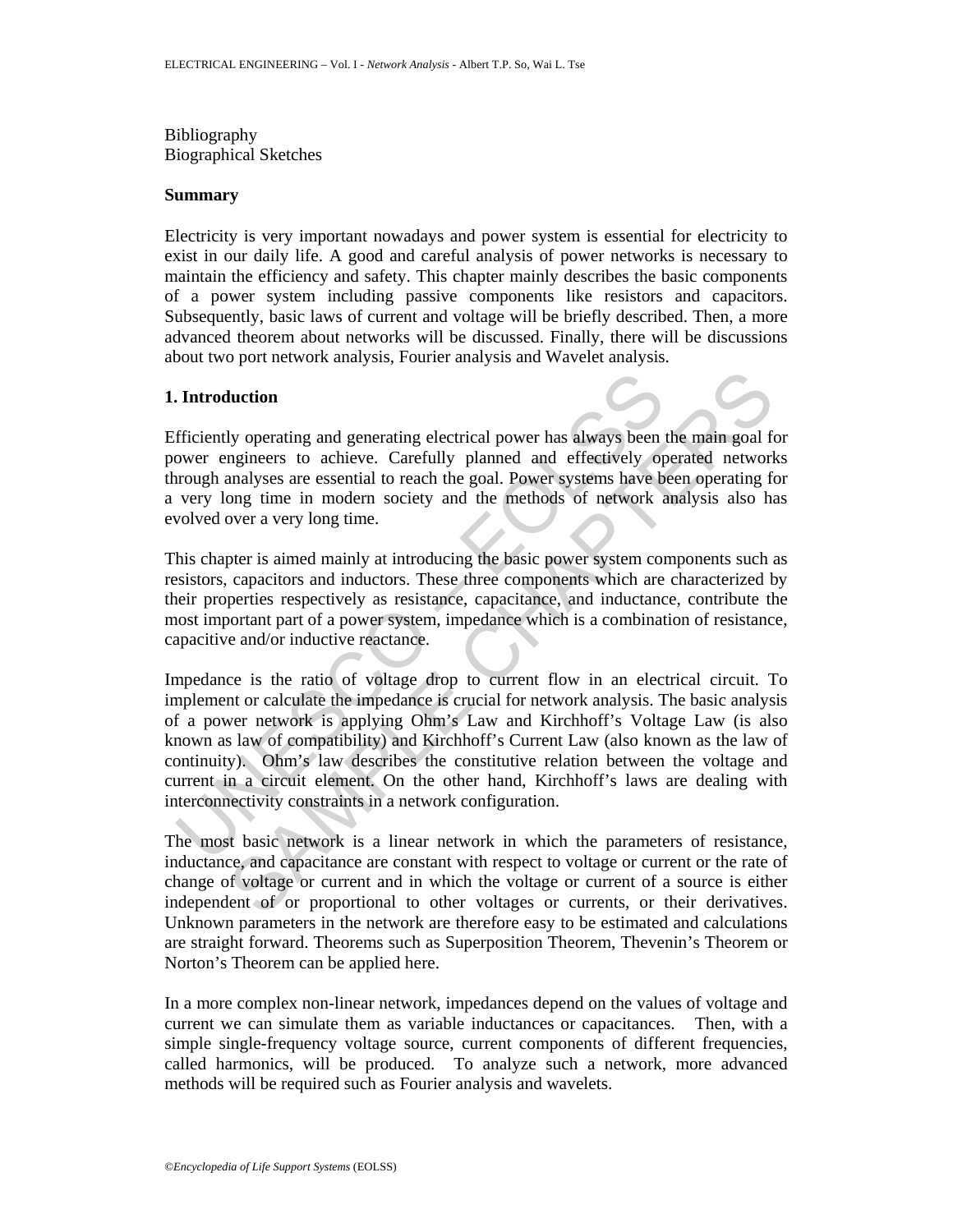### **2. Passive Components**

A component is said to be passive if the total energy delivered to it from the rest of the circuit is always non-negative. There are generally three kinds of passive components

#### **2.1. Resistors**

A resistor is an electrical device whose primary function is to introduce resistance to the flow of electric current. The magnitude of opposition to the flow of current is called the resistance of the resistor. The resistance *R* of a resistor is given by

$$
R = \frac{\rho \, l}{A} \tag{1}
$$

where  $\rho$  is the resistivity of the material; *l* is the length of the resistor and *A* is the crosssectional area perpendicular to current flow.

### **2.2. Capacitors**

 $\overline{A}$ <br>
there  $\rho$  is the resistivity of the material; *l* is the length of the resistor and area perpendicular to current flow.<br> **2. Capacitors**<br>
passive electrical device that is intentionally designed to store energe (1)<br>
is the resistivity of the material; *l* is the length of the resistor and *A* is the eros<br>
area perpendicular to current flow.<br>
actions<br>
actions<br>
electrical device that is intentionally designed to store energy in an A passive electrical device that is intentionally designed to store energy in an electric field is called a capacitor. The ability of a capacitor to store energy in an electric field is called the capacitance. A capacitor is physically made of two conducting plates separated by a dielectric medium and its capacitance *C* is given by

$$
C = \frac{\varepsilon A}{d}
$$
 (2)

where *A* is the area of the plate; *ε* is the dielectric constant of an insulating material and *d* is the separation between plates. *C* is measured in Farads (F).

In an alternating current (ac) circuit, the opposition offered to the flow of current by capacitance is called capacitive reactance  $X<sub>C</sub>$  which is defined as

$$
X_C = -j\frac{1}{2\pi fC} = -j\frac{1}{\omega C}
$$
 (3)

where *f* is the frequency of the ac circuit and the angular frequency,  $\omega = 2\pi f$ .

# **2.3. Inductors**

An inductor is an electrical device designed to store energy in a magnetic field. Inductance is a measure of the ability of an inductor to store energy in its magnetic field. An inductor can be made by winding a coil of wire around a toroidal core and its inductance *L*, measured in Henrys (H), is given by

$$
L = \frac{N^2 A \mu}{2\pi r} \tag{4}
$$

where *N* is the number of turns of wires; *A* is the cross-sectional area of the torus;  $\mu$  is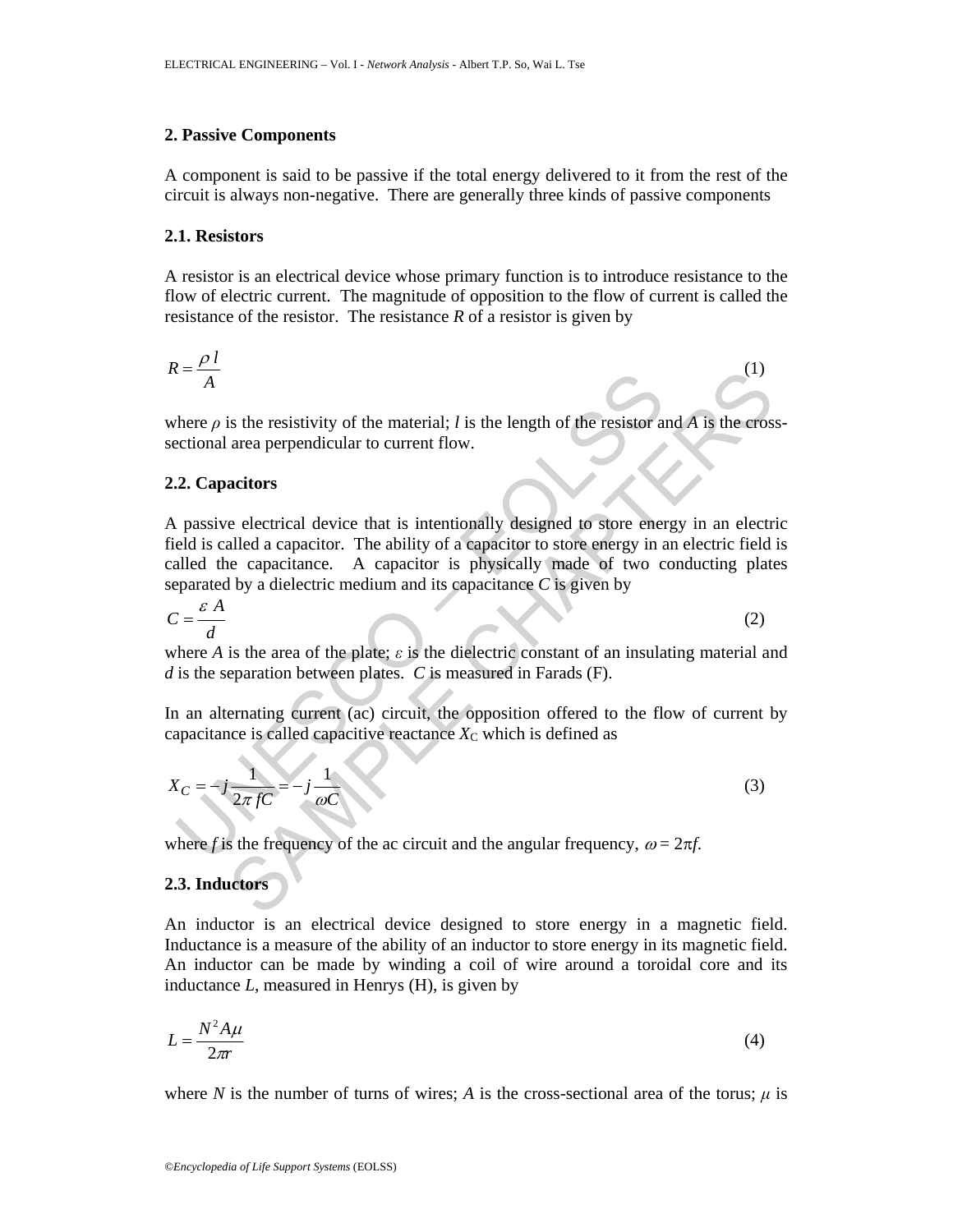the permeability of the material of torus and  $r$  is the radius of the torus. Inductive reactance  $X_L$  of an inductor is defined as

$$
X_L = j2\pi f L = j\omega L \tag{5}
$$

# **3. Voltage and Current Sources**

An electric device is said to be active if it is capable of delivering energy. These devices are intended to supply energy to an electric circuit and they are called sources. Sources are categorized into one of two types: voltage sources and current sources. For a voltage source, the voltage is specified, but the current is determined by the rest of the circuit. For a current source, the current is specified with the voltage determined by the rest of the circuit.

est of the circuit.<br>
esides these two sources, some devices act like controlled sources s<br>
and amplifiers and they are called dependent sources. They consist of<br>
ontrolling element and the controlled element. The controll is eiter that the controlled dement is a velocity of the system and the state of the controlled solutions and they are called dependent sources. They consist of two elements: the controlling element and the controlled ele Besides these two sources, some devices act like controlled sources such as transistors and amplifiers and they are called dependent sources. They consist of two elements: the controlling element and the controlled element. The controlling element is either an open circuit or a short circuit. The controlled element is either a voltage source or a current source. There are four types of dependent sources, namely voltage-controlled voltage source (VCVS), current-controlled voltage source (CCVS), voltage-controlled current source (VCCS) and current-controlled current source (CCCS). For VCVS, the controlling element is an open circuit and the open circuit voltage,  $v_c$ , is the controlling signal of this dependent source. The controlled element is a voltage source,  $v<sub>d</sub>$  and is controlled by  $v_c$  such that  $v_d = gv_c$  where *g* is the gain of the dependent source. For CCVS, the controlling element is a short circuit and the short circuit current,  $i_c$ , is the controlling signal. The controlled element is a voltage source,  $v_d$ , and is controlled by  $i_c$  such that  $v_d = gi_c$  where *g* is the gain. For VCCS, the controlling element is an open circuit and the open circuit voltage,  $v_c$  is the controlling signal. The controlled element is a current source,  $i_d$ , and is controlled by  $v_c$  such that  $i_d = gv_c$  where g is the gain. For CCCS, the controlling element is a short circuit and the short circuit current,  $i_c$ , is the controlling signal. The controlled element is a current source,  $i_d$ , and is controlled by  $i_c$ such that  $i_d = gi_c$  where *g* is the gain.

# **4. Circuits**

An electrical circuit is an interconnection of electrical components such as passive components and power sources linked together in a closed path so that an electric current may flow continuously. In a direct current (DC) circuit, both current and voltage have their values unchanged. In an alternating current (AC) circuit, their values change periodically. In general, there are two types of AC circuits, namely single-phase circuits and three-phase circuits.

# **4.1. Single-phase Circuits**

Figure 1 shows a single-phase circuit in which there are one voltage source and a pure resistor. The source is sinusoidal in nature. By plotting the instantaneous value of the applied voltage against the time, a sine curve is formed. The applied voltage is thus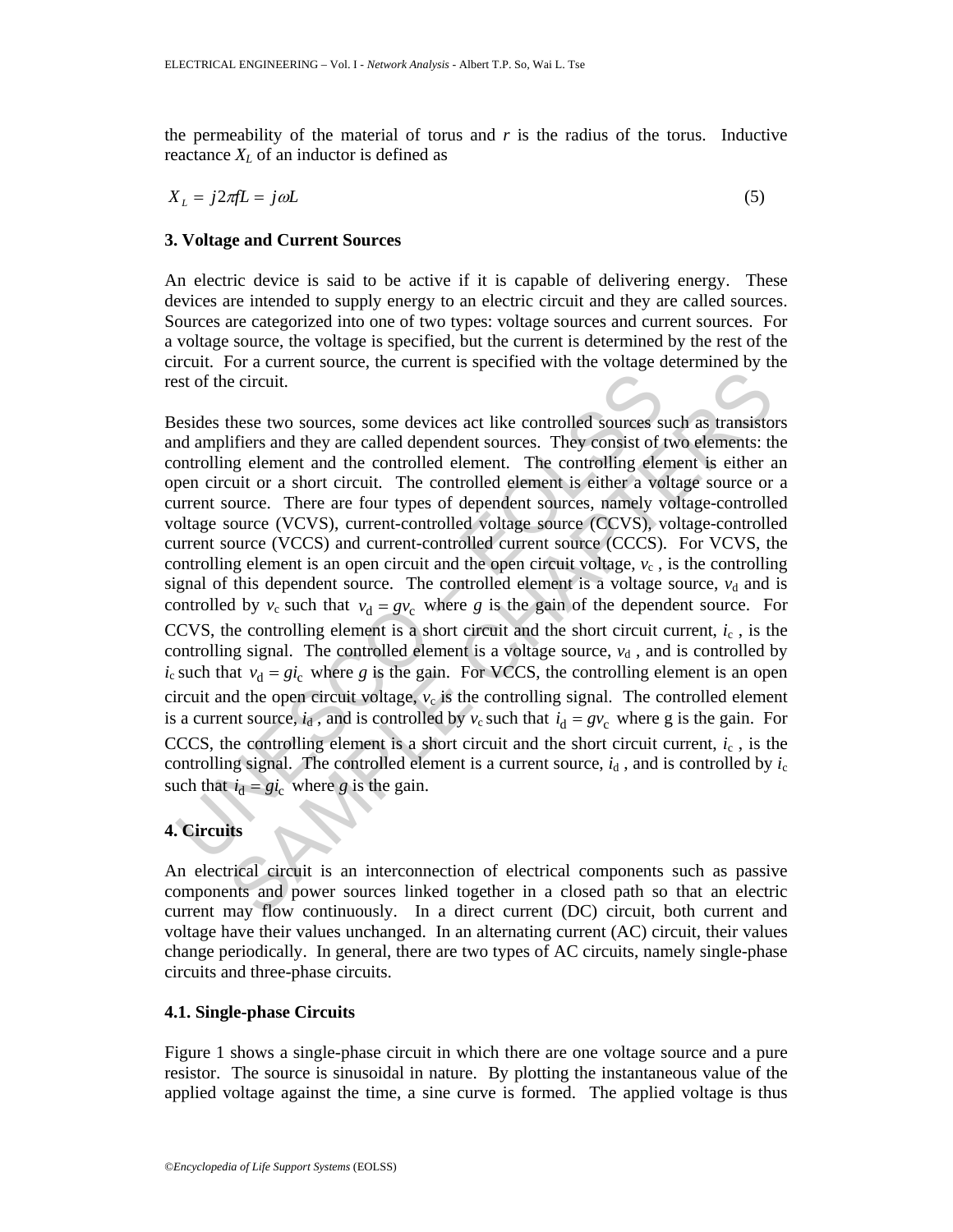called as a sinusoidal voltage. Figure 2 shows the waveform of the current and the applied voltage in this circuit.



Figure 1: A single-phase circuit with one voltage source and one pure resistor



Figure 2: The waveform of current and voltage in a purely resistive circuit

It is observed that the current is also sinusoidal if the applied voltage is sinusoidal. The current and voltage are denoted by  $i(t)$  and  $v(t)$  respectively which are expressed by Eqs. (6) and (7).

$$
i(t) = I_p \sin(\omega t) \tag{6}
$$

$$
v(t) = V_p \sin(\omega t) \tag{7}
$$

where  $I_p$  and  $V_p$  are the peak value of the current waveform and the voltage waveform respectively;  $\omega$  is the angular frequency.

In Figure 3, the instantaneous value of a sinusoidal waveform can be represented by the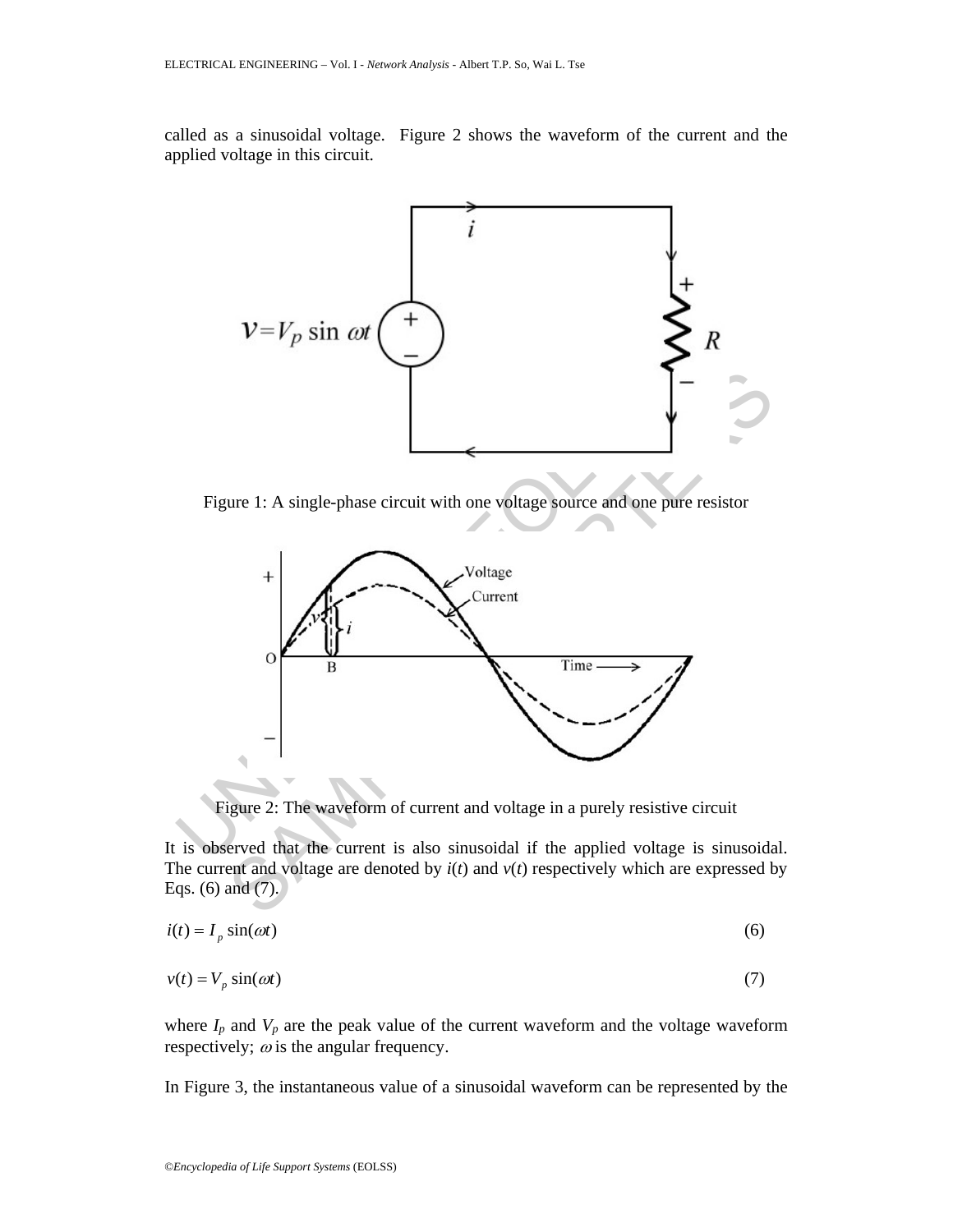vertical projection of a phasor rotating in a counterclockwise direction at an angular speed of  $\omega$ . A phasor is like a vector with the difference that the angles in a phasor diagram denote phase angles. To facilitate the power calculation in an ac circuit, the length of a phasor is set to the value equal to the peak value divided by  $\sqrt{2}$ . This magnitude is called a root-mean-square (rms) value of a concerned quantity which is often either an ac current or an ac voltage. Also, the phasor has direction as mentioned later. For circuit analysis in ac circuit, a phasor is used instead of using a sinusoidal waveform to simplify the calculation. In a purely resistive circuit, both voltage phasor and current phasor are in the same direction meaning that they are in-phase. They can be directly represented by their rms values which are real numbers. Therefore, the voltage phasor is set to  $V_R$  and the current phasor is equal to  $I_R$  where  $V_R = V_p / \sqrt{2}$  and  $I_R = I_p / \sqrt{2}$ .







Figure 4: The current and voltage waveforms and their phasors in a purely capacitive circuit

In a purely capacitive circuit, the current and voltage waveforms are not in-phase. Figure 4 shows their waveforms in this circuit and their corresponding phasors. It is observed that the current phasor leads the voltage phasor by  $90^\circ$ . To distinguish the direction of two phasors, the system of a complex number is employed. In this case, the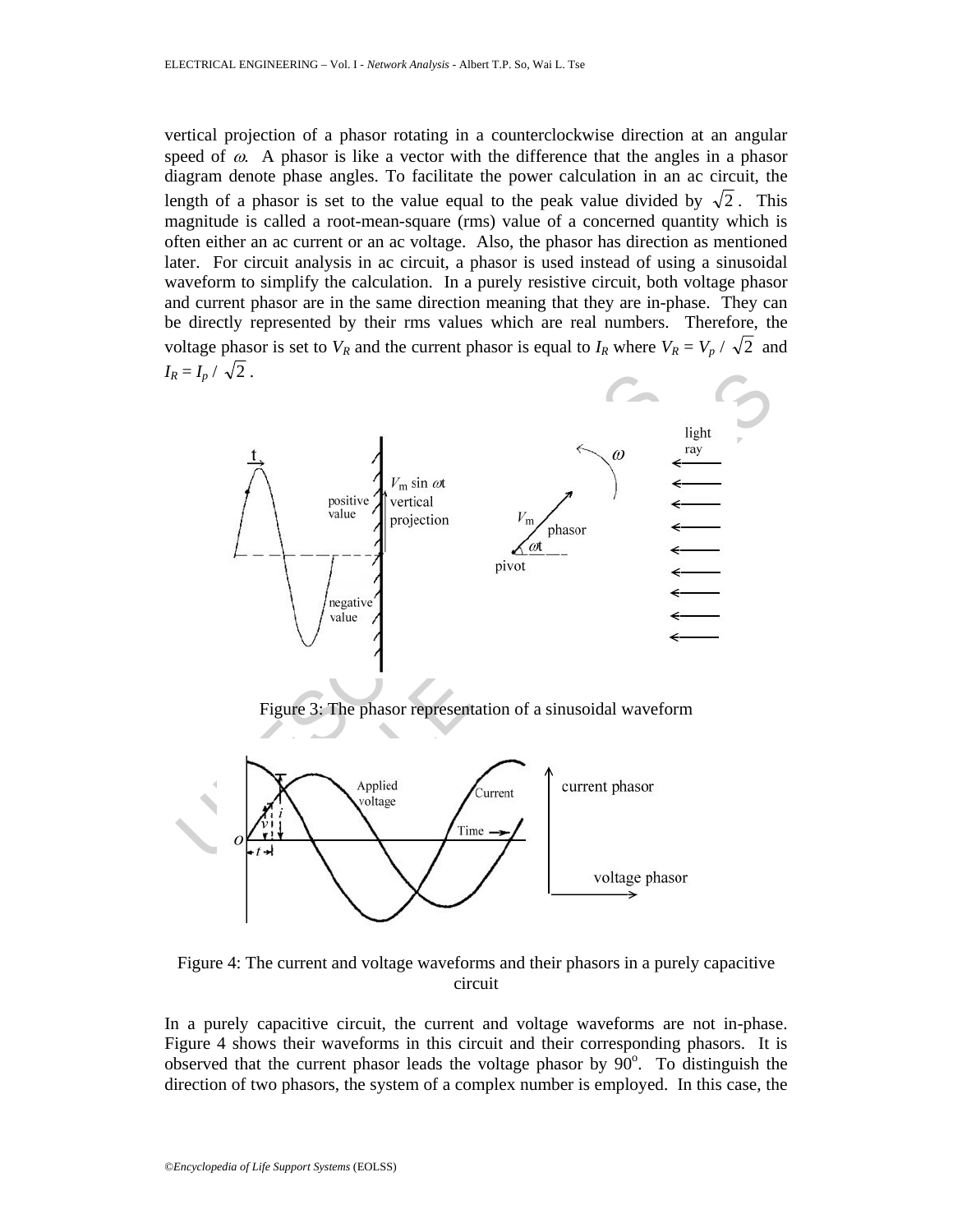voltage phasor is a real number  $V<sub>C</sub>$  and the current phasor is an imaginary number  $iI<sub>C</sub>$ , where  $j = \sqrt{-1}$ . *V*<sub>C</sub> and *I*<sub>C</sub> are the rms values of the voltage and current respectively.



Figure 5: The current and voltage waveforms and their phasors in a purely inductive circuit

On the other hand, in a purely inductive circuit, the voltage current situation is reversed.; the current phasor lags the voltage phasor by  $90^\circ$  as shown in Figure 5. The voltage phasor becomes an imaginary number  $jV<sub>L</sub>$  and the current phasor is now a real number  $I_L$ . Similarly,  $V_L$  and  $I_L$  are their rms values. In practice, an ac circuit consists of resistors, capacitors and inductors. The current phasor and the voltage phasor are not in-phase or with a phase angle difference of exactly  $90^\circ$ . In general, they are represented by complex numbers which have both non-zero real and imaginary parts.



#### **Bibliography**

Deller, J.R., Jr., (1994) "Tom, Dick, and Mary discover the DFT", IEEE Signal Processing Mag., 11 (2), 36-50 pp. [In-depth analysis on discrete Fourier transform]

Drof, R.C., (1997). The Electrical Engineering Handbook, 63 pp., CRC Press LLC, New York, USA. [A comprehensive reference book on electrical engineering].

Drof, R.C., Svoboda, J.A. (1996). Introduction to Electric Circuits,  $3<sup>rd</sup>$  Ed. 192 pp., John Wiley & Sons, Inc., New York, USA. [This provides background theory of electric circuits]

Jenkins, W.K., Desai, M.D., (1986) "The discrete-frequency Fourier transform", IEEE Trans. Circuits Syst., (CAS-33) 7, 732-734 pp. [In-depth analysis on discrete-frequency Fourier transform]

Meyer, Y., (1993). Wavelets Algorithms & Applications, 4 pp., Society for Industrial and Applied Mathematics, Philadephia, USA. [A comprehensive reference book on the algorithms of Wavelets analysis]